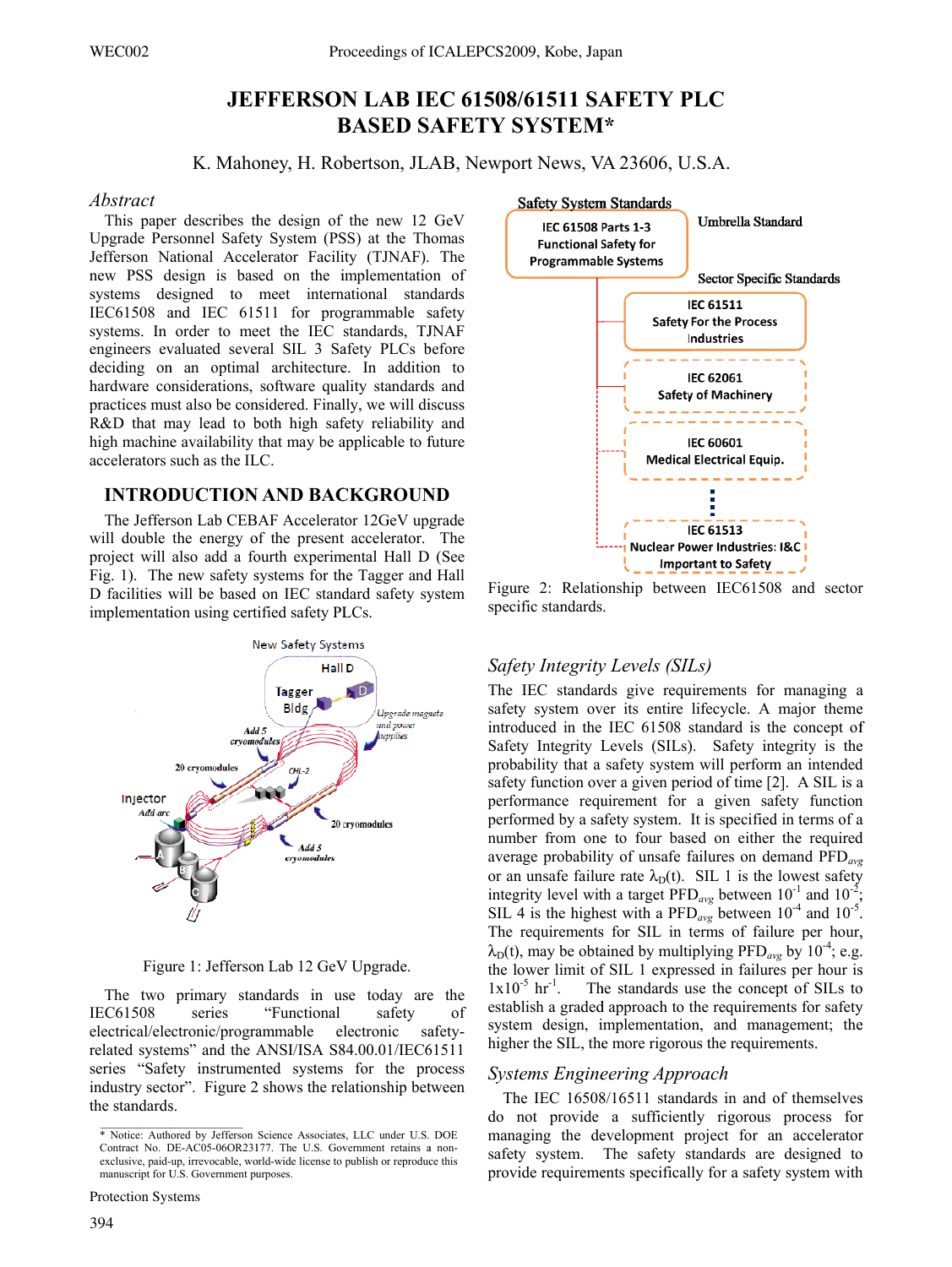the presumption that other processes and mitigations are in place. In order to establish context for the 12GeV safety systems, the SSG is adopting ISO/IEC15288 systems engineering and ISO/IEC12207 software systems lifecycle standards. Key processes discussed in IEC15288 are [3]:

• Agreement Process

- Organization/Enabling Process
- Project Process
- Technical Process

In order to integrate the IEC 61511 standards compliance in to the 12 GeV PSS upgrade project, specific safety lifecycle steps were incorporated in to the project management plan as deliverables. This approach also ensured resources were identified and funded for the process.

### **COMPLIANCE WITH IEC61511**

In order to comply with IEC61511, one must show compliance with the requirements of clause 5 through 19 [4]. The subject of each clause is given below:

#### **IEC 61511 Clause # - Subject**

- 5 Management of Functional Safety
- 6 Safety Lifecycle
- 7 Verification
- 8 Hazard and Risk Assessment
- 9 Allocation of Safety Functions
- 10 SIS Requirements Specification
- 11 SIS Design and Engineering
- 12 Application Software
- 13 Acceptance Testing
- 14 SIS Installation and Commissioning
- 15 SIS Validation
- 16 SIS Operation and Maintenance
- 17 Modification
- 18 Decommissioning
- 19 Information and Documentation Technical Design

Each step of the systems design was benchmarked against the applicable requirements. The requirements for each phase were captured in the safety requirements specification.

In addition to the requirements given in the standards, the design had to consider safety functions not normally within the context of IEC61511. For example, actions that require human intervention such as ESTOP, are not addressed in the standard. These functions were incorporated as both part of the Layer of Protection analysis and assigned SILs.

The hazard analysis used FMEA methods to identify credible accident events and classify them using a risk matrix approach. The analysis captured pre mitigated risk, safety layers, and post mitigation risk. The requirements for safety layers were then translated in to safety functions in the PSS systems requirements specification. Each safety function was analyzed for the appropriate SIL level using several methods to benchmark the agreement among them. Ten safety functions were identified with the following SIL distribution:

- 1 SIL 3 Functions<br>4 SIL 2 Functions
- SIL 2 Functions
- 5 SIL 1 Functions.

The single SIL 3 function is beam transport from a beam operations area to an access area. In this case, there is no opportunity for avoidance or credit for alarm and warning devices. The Risk Graph [5] approach was found to be the best overall method for the JLab applications. A risk graph spreadsheet function developed at JLab was used for this purpose

#### **SYSTEM DESIGN**

An early architecture decision in the 12 GeV PSS project was to use safety PLCs as the processing element. Safety PLCs are designed and certified for use as part of a given SIL safety function. They have specific design features intended to meet the failure rate, redundancy, and diagnostic test coverage requirements of an IEC61508 compliant system. . Although theoretically one SIL 3 safety PLC CPU is required, the Jefferson Lab design retains a fully redundant system architecture. This was done as a conservative measure until there is more Jefferson Lab experience with the new technology.

The manufacturer of the PLCS for the installed CEBAF safety system did not offer a safety PLC model. The SSG therefore explored the options available from several manufacturers. Models from two manufacturers were selected for evaluation. Both models were tested for failure modes and with JLab field hardware. Additional criteria in the evaluation included support, programming tools, available I/O and system performance.



Figure 3: Safety PLC Remote I/O Topology. Note: Only one of two divisions shown.

Another basic design decision was to use a highly distributed remote I/O architecture (see Fig. 3). In this architecture, I/O to any field devices outside the beam enclosure is implemented in small, low I/O count safety modules. For example, each access room for the Tagger and Hall D areas has a dedicated safety I/O drop.